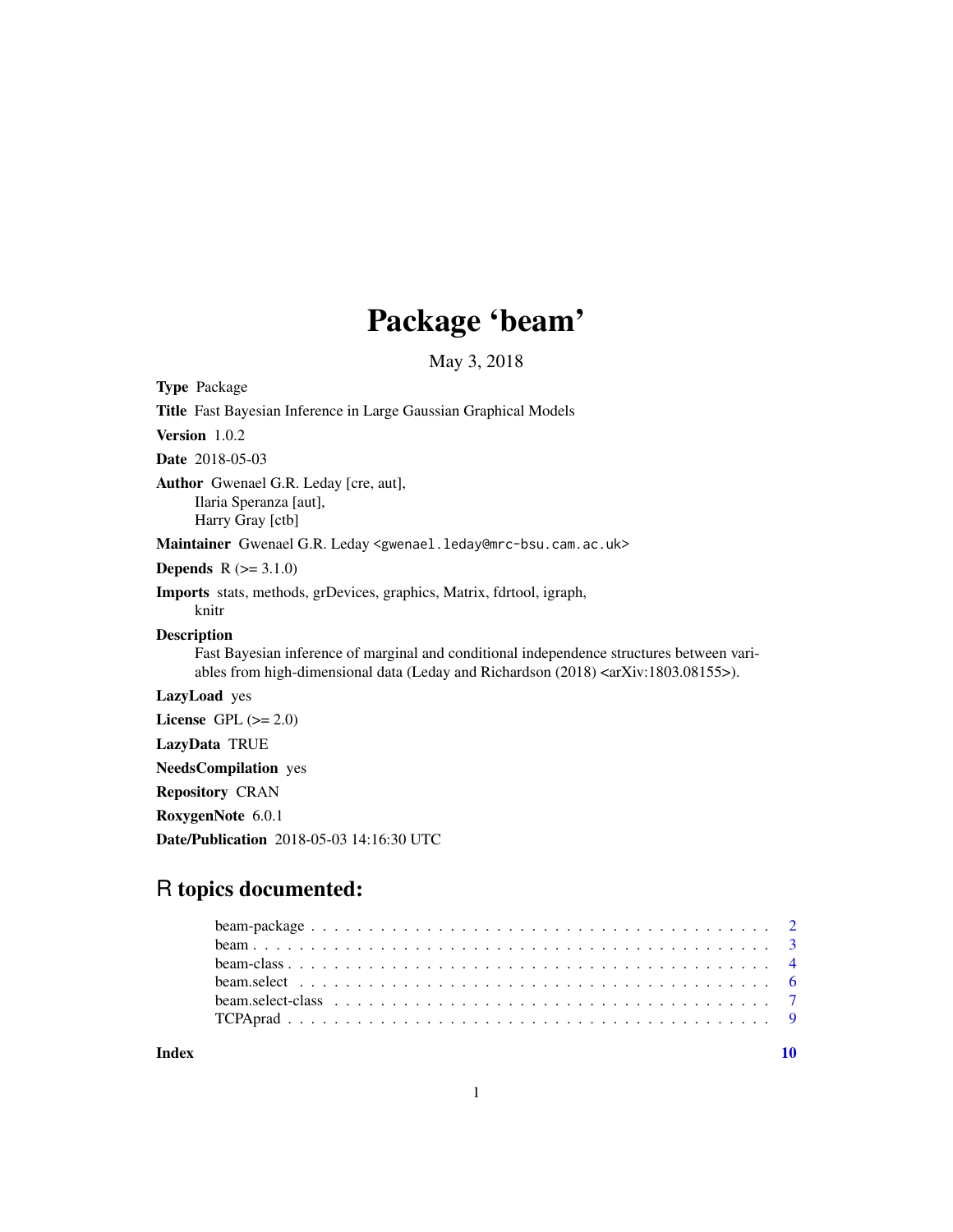#### **Description**

The package enables the reconstruction of marginal and conditional independence structures between variables using the method of Leday and Richardson (2018). Inference is carried out by multiple testing of hypotheses about pairwise (marginal or conditional) independence using closedform Bayes factors. Exact tail probabilities are obtained from the null distributions of the Bayes factors to help address the multiplicity problem and control desired error rates for incorrect edge inclusion. The method is computationally very efficient and allows to address problems with hundreds or thousands of variables.

## Details

1. The main function of the package is [beam](#page-2-1) which carries out shrinkage estimation of the (inverse) covariance and compute the (scaled) Bayes factors as well as the tail probabilities (p-values). The function returns an (S4) object of class [beam-class](#page-3-1) that is associated with the following methods:

- [summary,beam-method](#page-0-0):

provides a summary of inferred (marginal and/or conditional) associations.

- [marg,beam-method](#page-0-0):

returns a data.frame with marginal correlations, Bayes factors and/or tail probabilities.

- [cond,beam-method](#page-0-0):

returns a data.frame with partial correlations, Bayes factors and/or tail probabilities.

```
- mcor,beam-method:
```
return marginal correlation matrix (scaled posterior expectation of the covariance matrix).

```
- pcor,beam-method:
```
return partial correlation matrix (scaled posterior expectation of the inverse covariance matrix).

```
- plotML, beam-method:
```
plot log-marginal likelihood of the Gaussian conjugate model as a function of shrinkage parameter.

- [plotCor,beam-method](#page-0-0):

plot heatmap of marginal (upper triangle) and/or partial (lower triangle) correlation estimates.

2. The function [beam.select](#page-5-1) takes as input an object of class [beam-class](#page-3-1) and carries out edge selection by multiple testing of hypotheses about pairwise (marginal or conditional) independence. The function helps address the multiplicity problem and control different types of error rates (e.g. false discovery rate, family-wise error rate, ...). beam. select returns an (S4) object of class [beam.select-class](#page-6-1) that is associated with the following methods:

```
- summary,beam.select-method:
```
provides a summary of inferred (marginal or conditional) associations.

```
- marg,beam.select-method:
```
returns a data.frame with marginal correlations, Bayes factors and/or tail probabilities for selected edges.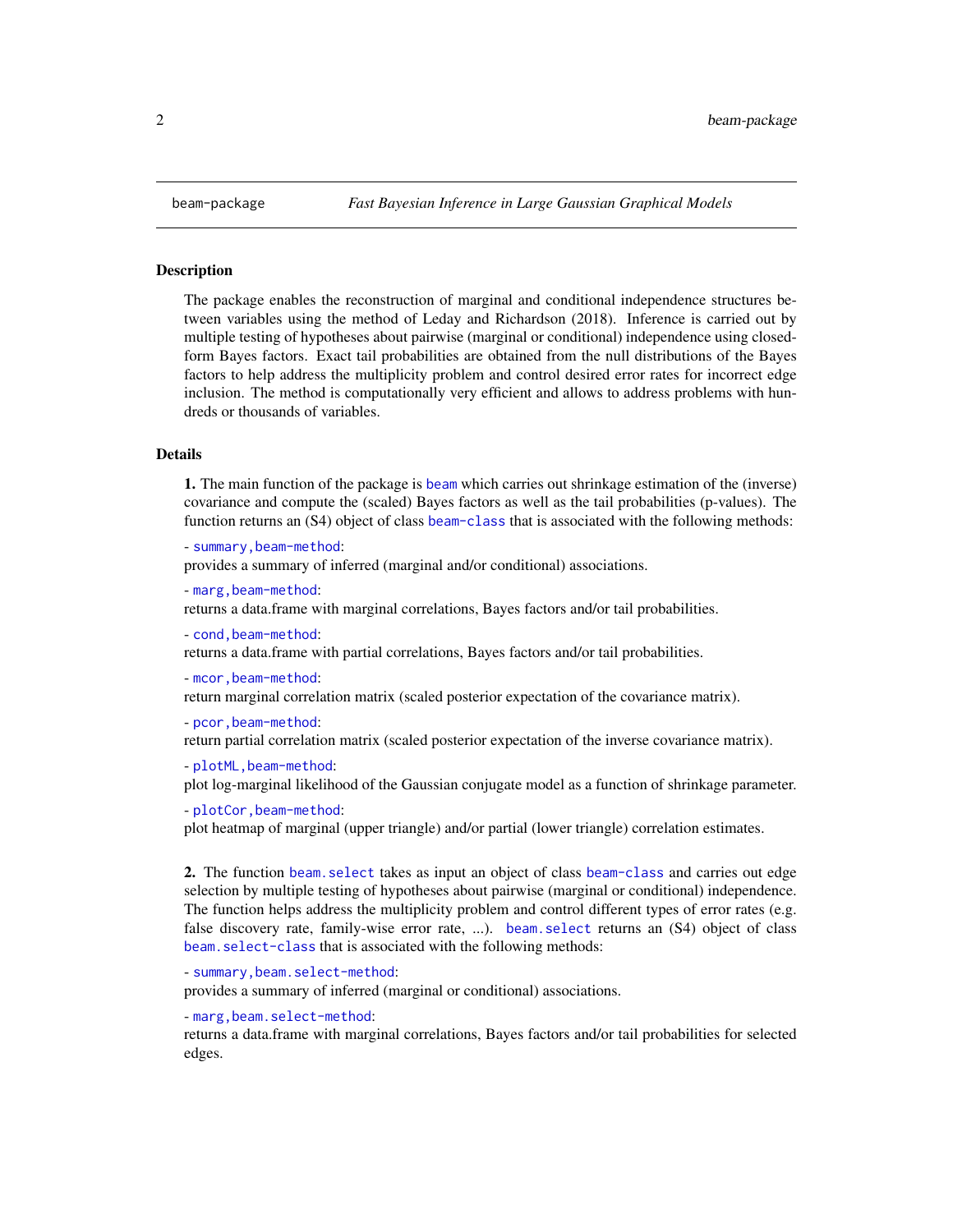#### <span id="page-2-0"></span>beam 3

- [cond,beam.select-method](#page-0-0): returns a data.frame with partial correlations, Bayes factors and/or tail probabilities for selected edges.

- [bgraph,beam.select-method](#page-0-0):

return an igraph object containing the marginal (in)dependence graph.

- [ugraph,beam.select-method](#page-0-0):

return an igraph object containing the conditional (in)dependence graph.

### Author(s)

Authors: Gwenael G.R. Leday and Ilaria Speranza

Maintainer: Gwenael G.R. Leday <gwenael.leday@mrc-bsu.cam.ac.uk>

#### References

Leday, G.G.R. and Richardson, S. (2018). Fast Bayesian inference in large Gaussian graphical models. <arXiv:1803.08155>.

<span id="page-2-1"></span>beam *Bayesian inference in large Gaussian graphical models*

#### **Description**

This function carries out covariance and inverse covariance estimation within the Gaussian conjugate model. The scale matrix parameter of the inverse-Wishart is set to the identity, whereas the degree of freedom parameter is estimated by marginal likelihood maximization (empirical Bayes). The function also computes the Bayes factor and tail probability (p-values) to test the marginal or conditional independence between all pairs of variables.

## Usage

beam(X, type = "conditional", return.only = c("cor", "BF", "prob"), verbose=TRUE)

#### Arguments

| X           | n by p data matrix                                                  |
|-------------|---------------------------------------------------------------------|
| type        | character. Either "marginal", "conditional" or "both". See Details. |
| return.only | character. Either "cor", "BF", "prob". See details.                 |
| verbose     | logical. Whether information on progress should be be printed.      |

#### Details

The arguments type and return.only have essentially been introduced for computational and memory savings. Using argument type the user may indicate whether the marginal dependencies ("marginal"), the conditional dependencies ("conditional") or both ("both") are to be inferred. On the other hand, the argument return.only is used to indicate whether the correlations ("cor"), Bayes factors ("BF") or tail probabilities ("prob") should be returned. Default is to return all three quantities for conditional dependencies.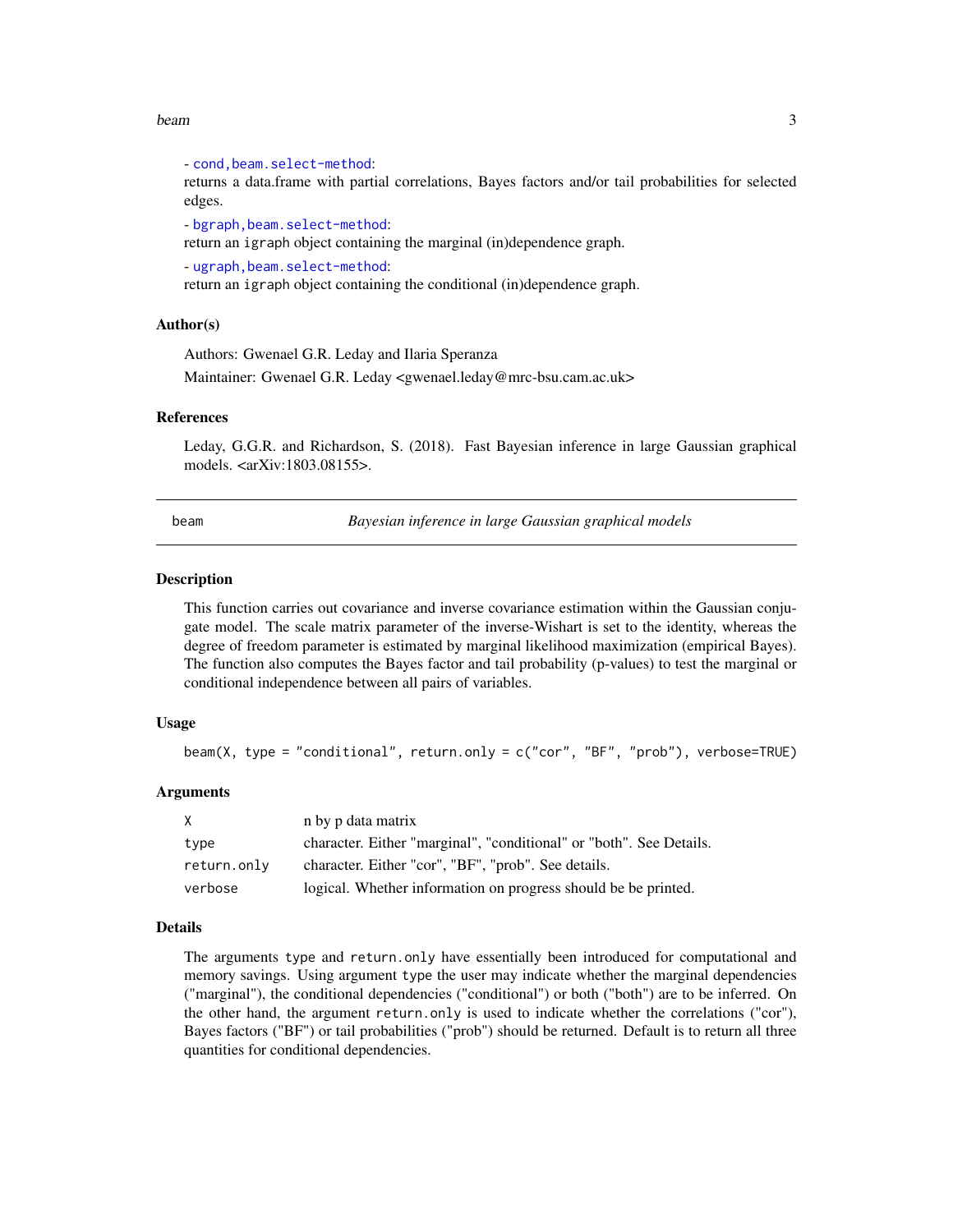### <span id="page-3-0"></span>Value

An object of class [beam-class](#page-3-1)

## Author(s)

Gwenael G.R. Leday and Ilaria Speranza

## References

Leday, G.G.R. and Richardson, S. (2018). Fast Bayesian inference in large Gaussian graphical models. <arXiv:1803.08155>.

### Examples

```
# Load data
data(TCPAprad)
# beam
fit \leq beam(X = TCPAprad, type="both")
# Print summary
summary(fit)
# Extract matrix of marginal correlations
mcor(fit)[1:5, 1:5]
# Extract matrix of partial correlations
pcor(fit)[1:5, 1:5]
# Plot log-marginal likelihood of the Gaussian conjugate model
plotML(fit)
# Plot heatmap of marginal (upper triangle) and/or
```

```
# partial (lower triangle) correlation estimates
plotCor(fit)
```
<span id="page-3-1"></span>beam-class *Class beam*

#### Description

An S4 class representing the output of the [beam](#page-2-1) function.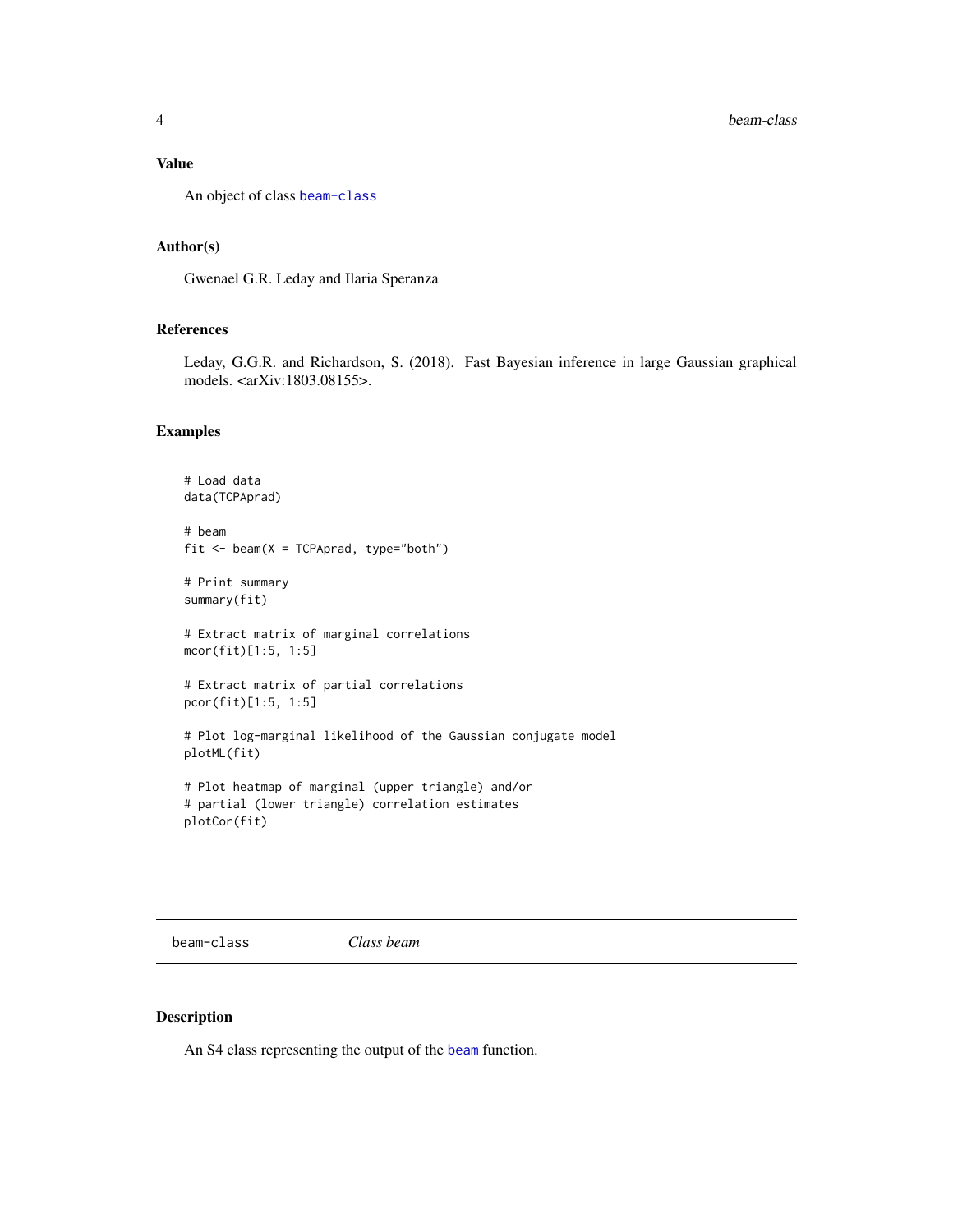#### beam-class 5

## Usage

```
## S4 method for signature 'beam'
print(x, \ldots)## S4 method for signature 'beam'
show(object)
  ## S4 method for signature 'beam'
summary(object, ...)
  ## S4 method for signature 'beam'
marg(object)
  ## S4 method for signature 'beam'
cond(object)
  ## S4 method for signature 'beam'
mcor(object)
  ## S4 method for signature 'beam'
pcor(object)
  ## S4 method for signature 'beam'
plotML(object, ...)
  ## S4 method for signature 'beam'
plotCor(object, type = object@type, order = 'original', by = "marginal")
  ## S4 method for signature 'beam'
bgraph(object)
  ## S4 method for signature 'beam'
```
## Arguments

ugraph(object)

| $\mathsf{x}$ | An object of class beam-class                                                                                                                                                                      |
|--------------|----------------------------------------------------------------------------------------------------------------------------------------------------------------------------------------------------|
| object       | An object of class beam-class                                                                                                                                                                      |
| type         | character. Type of correlation to be displayed (marginal, conditional or both)                                                                                                                     |
| order        | character. Either 'original' or 'clust'. If 'clust' the rows and columns of the<br>correlation matrix are reordered using the cluster memberships obtained by the<br>Louvain clustering algorithm. |
| by           | character. When type $=$ "both" and order $=$ 'clust', specifies whether the clus-<br>tering has to be performed using the complete weighted marginal or conditional<br>independence graph.        |
| $\cdot$      | further arguments passed to or from other methods.                                                                                                                                                 |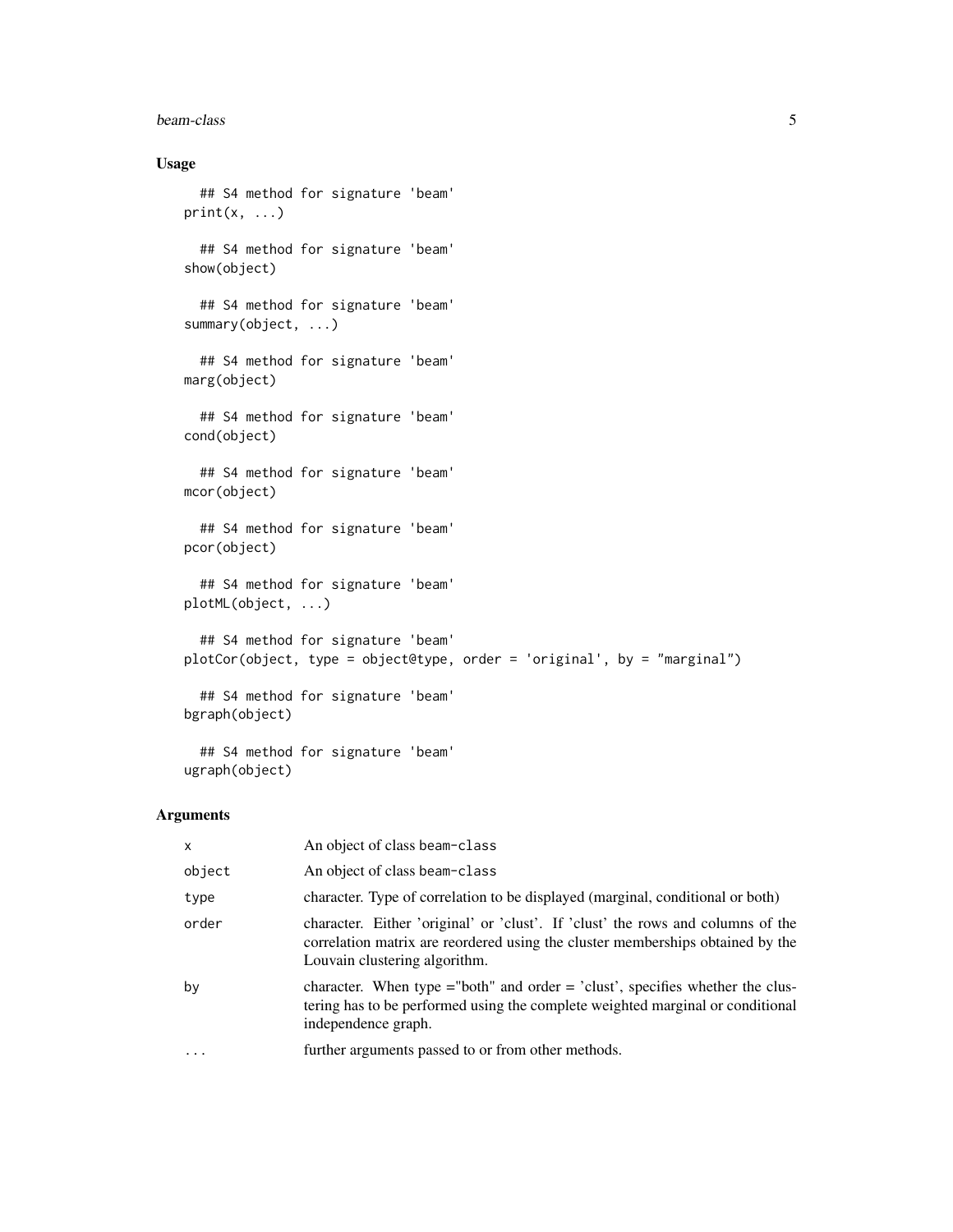### <span id="page-5-0"></span>Slots

- table dat.frame. A data.frame containing marginal and/or partial correlation estimates, Bayes factors and tail probabilities for each edge.
- deltaOpt numeric. Empirical Bayes estimate of hyperpaprameter delta.
- alphaOpt numeric. Empirical Bayes estimate of hyperpaprameter alpha.
- dimX numeric. Dimension of the input data matrix X.
- type character. Input argument.)
- varlabs character. Column labels of X.
- gridAlpha matrix. A matrix containing the log-marginal likelihood of the Gaussian conjugate model as a function of a grid of values of alpha and delta.
- valOpt numeric. Maximum value of the log-marginal likelihood of the Gaussian conjugate model.
- return.only character. Input argument.
- time numeric. Running time (in seconds).

## Author(s)

Gwenael G.R. Leday and Ilaria Speranza

<span id="page-5-1"></span>beam.select *Edge selection with multiple testing and error control*

## Description

Infer graphical structures by multiple testing

#### Usage

```
beam.select(object, thres = 0.1, method = "BH",
return.only = c(object@return.only, "adj"))
```
## Arguments

| object      | An object of class beam-class.                                                          |
|-------------|-----------------------------------------------------------------------------------------|
| thres       | numeric. Threshold to be applied on adjusted tail probabilities.                        |
| method      | character. Method to use for multiple comparison adjustment of tail probabili-<br>ties. |
| return.only | character. Quantities to be returned.                                                   |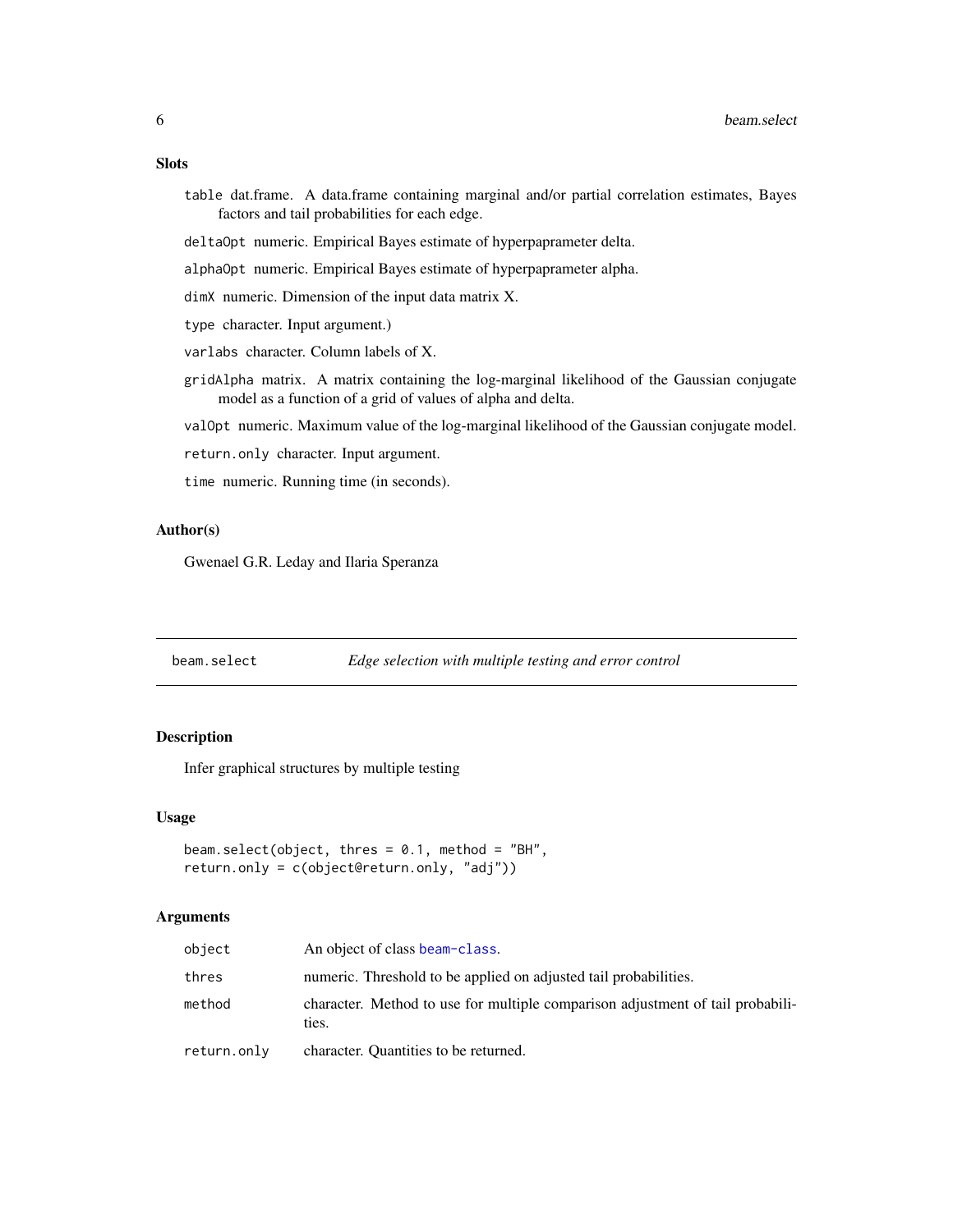### <span id="page-6-0"></span>Details

The argument method allows to adjust the tail probabilities obtained from the null distributions of the Bayes factors for multiple comparisons. Possible choices are: "holm", "bonferroni", "BH", "BY" and "HC". Apart from "HC", these are passed onto the R function p.adjust from package stats and we refer the user to its documentation for details. The method "HC" provides an optimal decision threshold based on the Higher Criticism score which is computed using the R function hc. thresh from package fdrtool. Again, we refer to the associated documentation for details.

The argument return.only allows to decide which quantities have to be in the output: it could be any subvector of c('cor', 'BF', 'prob', 'adj') (provided that the requested quantities have been computed in the beam object, except for adjusted probabilities). It can also be set to NULL: in this case, only the selected edges will be returned without any additional information. The default value for this argument are the columns present in the beam object plus the adjusted probabilities.

#### Value

An object of class [beam.select-class](#page-6-1)

## Author(s)

Gwenael G.R. Leday and Ilaria Speranza

#### References

Drton, M., & Perlman, M. D. (2007). Multiple testing and error control in Gaussian graphical model selection. Statistical Science, 430-449.

Goeman, J. J., & Solari, A. (2014). Multiple hypothesis testing in genomics. Statistics in medicine, 33(11), 1946-1978.

Donoho, D., & Jin, J. (2015). Higher criticism for large-scale inference, especially for rare and weak effects. Statistical Science, 30(1), 1-25.

Klaus, B., & Strimmer, K. (2012). Signal identification for rare and weak features: higher criticism or false discovery rates?. Biostatistics, 14(1), 129-143.

<span id="page-6-1"></span>beam.select-class *Class beam.select*

#### Description

An S4 class representing the output of the [beam.select](#page-5-1) function.

#### Usage

```
## S4 method for signature 'beam.select'
print(x, \ldots)## S4 method for signature 'beam.select'
show(object)
```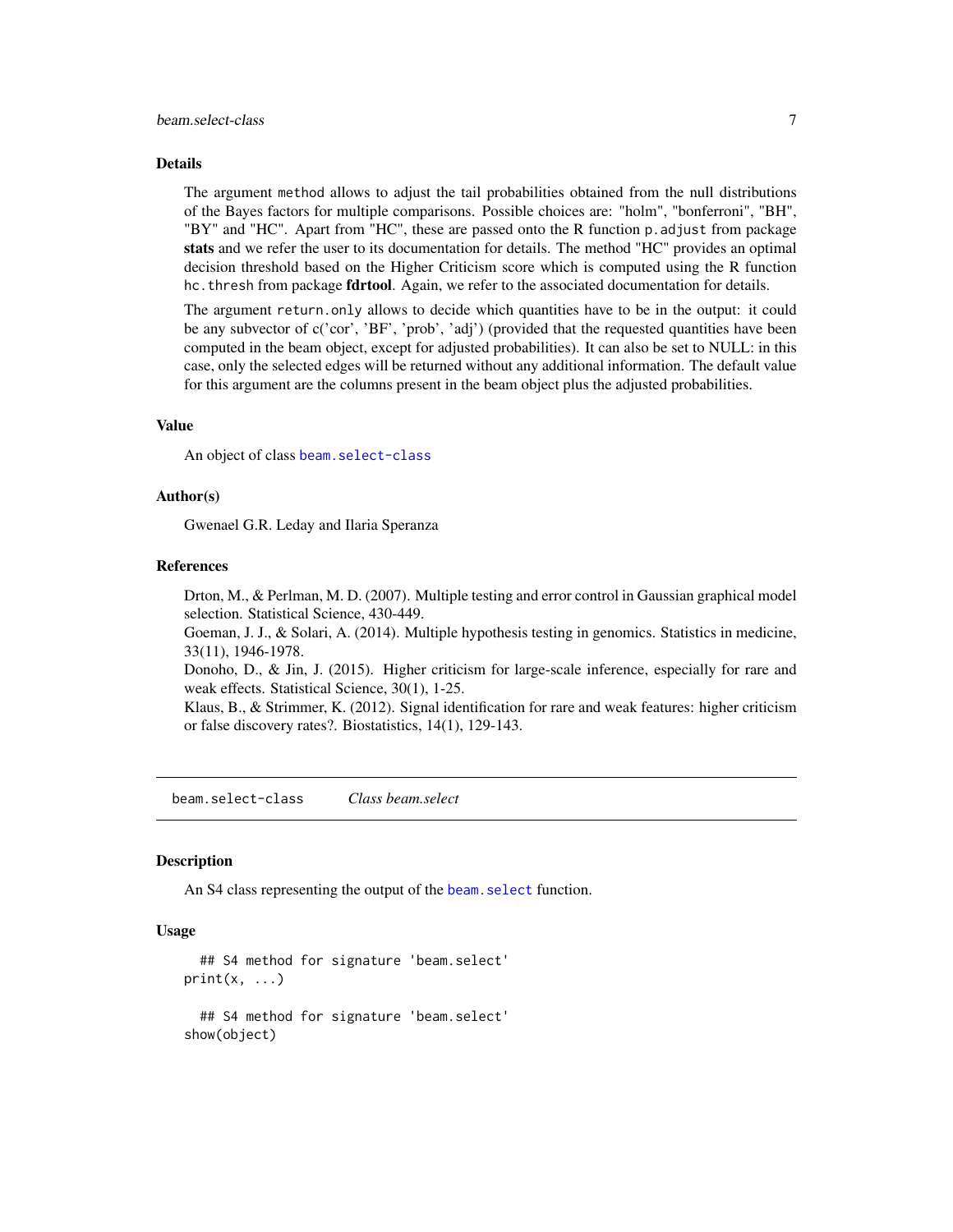```
## S4 method for signature 'beam.select'
summary(object, ...)
  ## S4 method for signature 'beam.select'
marg(object)
  ## S4 method for signature 'beam.select'
cond(object)
  ## S4 method for signature 'beam.select'
mcor(object)
  ## S4 method for signature 'beam.select'
pcor(object)
  ## S4 method for signature 'beam.select'
plotML(object, ...)
  ## S4 method for signature 'beam.select'
plotAdj(object, type=object@type, order = "original")
  ## S4 method for signature 'beam.select'
bgraph(object)
  ## S4 method for signature 'beam.select'
ugraph(object)
```
#### Arguments

| X        | An object of class beam. select-class                                                                                                                                                            |
|----------|--------------------------------------------------------------------------------------------------------------------------------------------------------------------------------------------------|
| object   | An object of class beam. select-class                                                                                                                                                            |
| type     | character. Type of correlation to be displayed (marginal, conditional or both)                                                                                                                   |
| order    | character. Either 'original' or 'clust'. If 'clust' the rows and columns of the<br>adjacency matrix are reordered using the cluster memberships obtained by the<br>Louvain clustering algorithm. |
| $\cdots$ | further arguments passed to or from other methods.                                                                                                                                               |

#### Slots

- marginal data.frame. A data.frame containing the marginal correlation estimates, Bayes factors and tail probabilities for the selected edges only.
- conditional data.frame. A data.frame containing the partial correlation estimates, Bayes factors and tail probabilities for the selected edges only.

dimX numeric. Dimension of the imput data matrix X.

type character. Input type (marginal, conditional or both)

varlabs character. Column labels of X.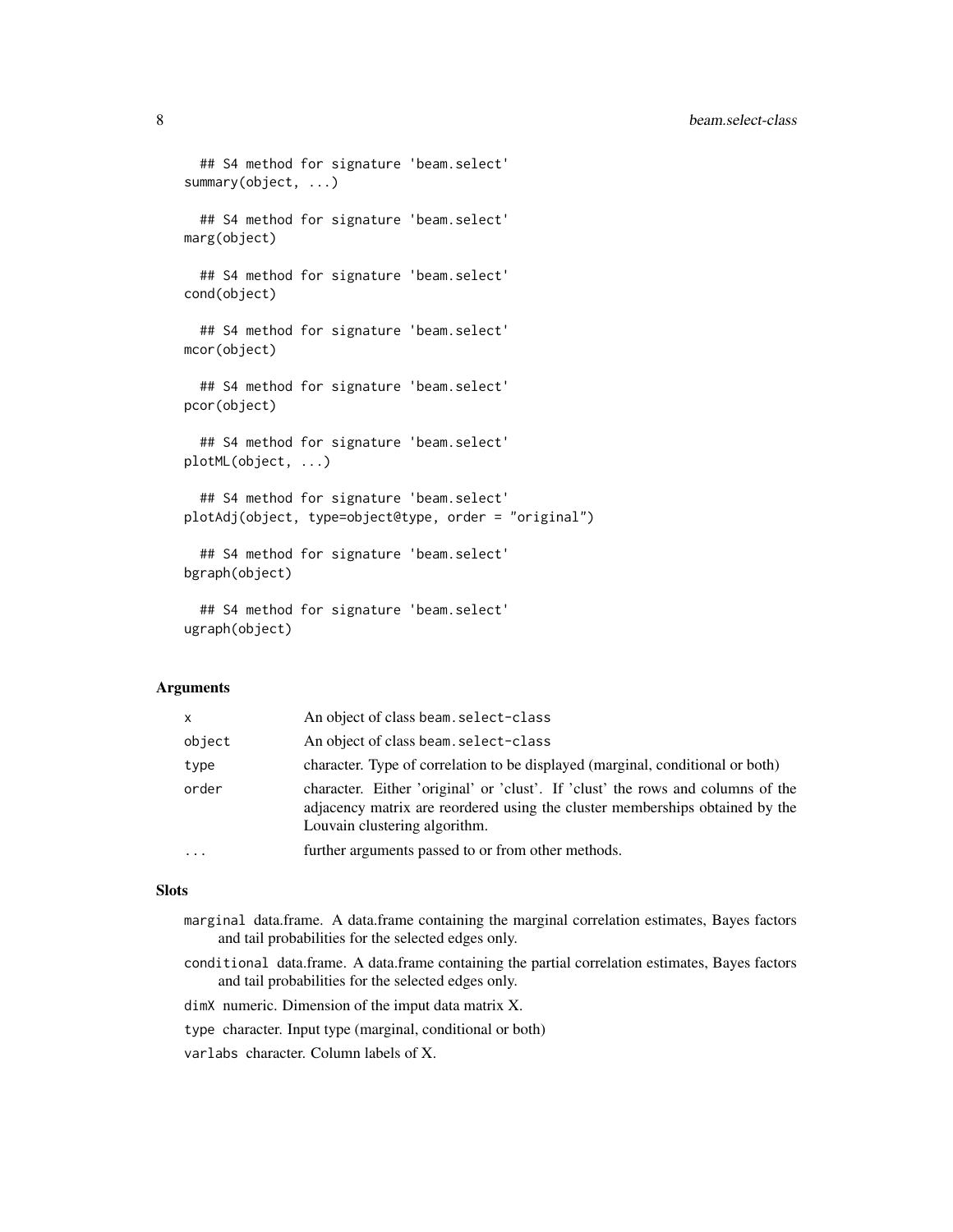## <span id="page-8-0"></span>TCPAprad 9

alphaOpt numeric. Empirical Bayes estimates of hyperpaprameter alpha.

gridAlpha matrix. A matrix containing the log-marginal likelihood of the Gaussian conjugate model as a function of a grid of values of alpha and delta.

valOpt numeric. Maximum value of the log-marginal likelihood of the Gaussian conjugate model method character. Input method.

thres numeric. Input threshold

## Author(s)

Gwenael G.R. Leday and Ilaria Speranza

TCPAprad *Protein expression data.*

#### **Description**

Level 3 normalized proteomic data (v3.0) from The Cancer Proteome Alas (http://tcpaportal.org/tcpa). The data comprise the measurements of 189 antibodies obtained from 164 tumor tissue samples (prostate adenocarcinoma) using reverse phase protein arrays (RPPA).

#### Usage

**TCPAprad** 

#### Format

A 164 by 189 matrix

#### Source

The Cancer Proteome Alas (http://tcpaportal.org/tcpa)

#### References

Li J, Lu Y, Akbani R, Ju Z, Roebuck PL, Liu W, Yang J-Y, Broom BM, Verhaak RGW, Kane DW, Wakefield C, Weinstein JN, Mills GB, Liang H. (2013). TCPA: A Resource for Cancer Functional Proteomics Data. *Nature Methods* 10(11), 1046-1047.

## Examples

```
data(TCPAprad)
dim(TCPAprad)
TCPAprad[1:5, 1:5]
```